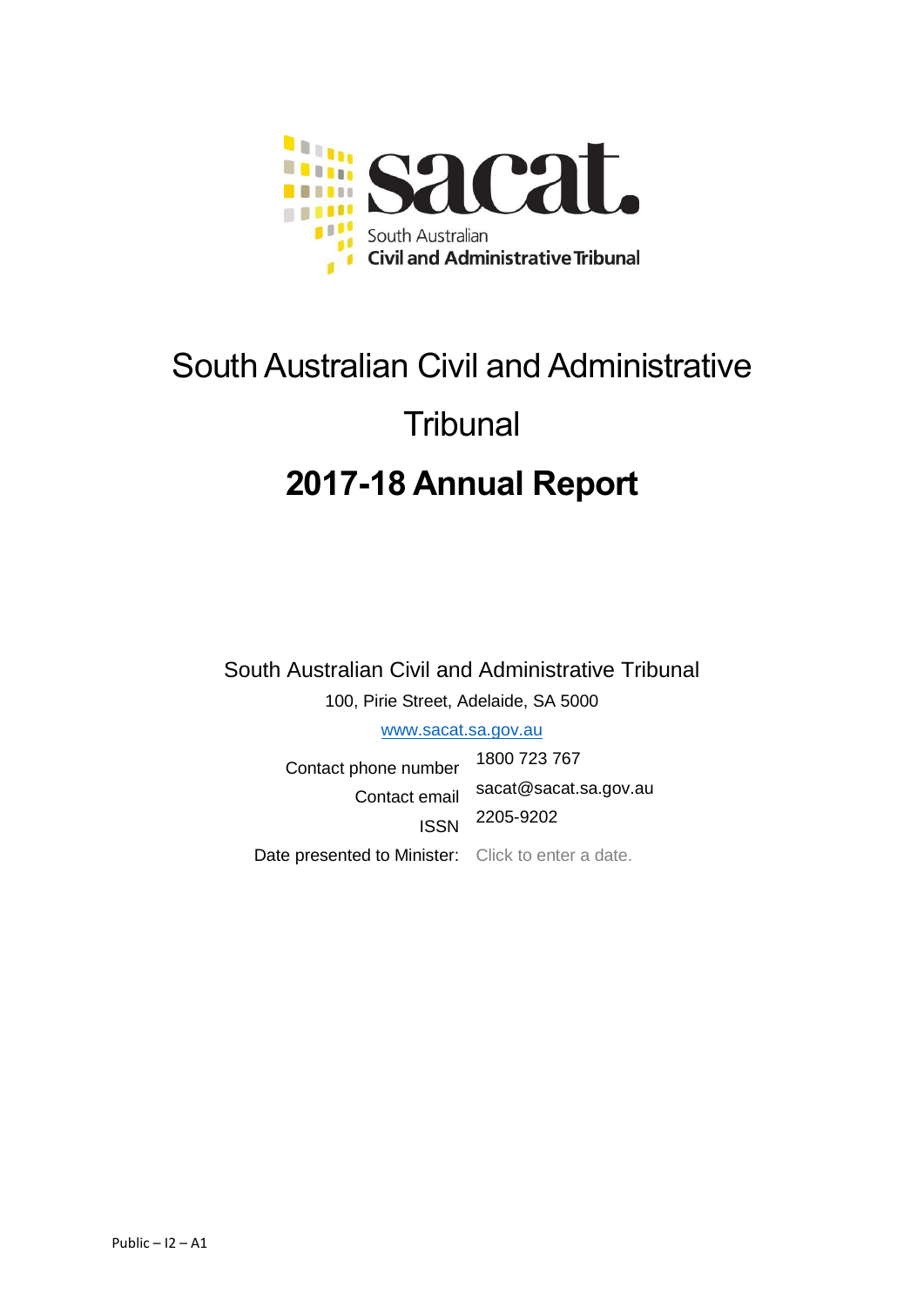To: Vickie Chapman Deputy Premier Attorney-General

This annual report is to be presented to Parliament to meet the statutory reporting requirements of *South Australian Civil and Administrative Tribunal Act 2013* and meets the requirements of Premier and Cabinet Circular *PC013 Annual Reporting*.

This report is verified to be accurate for the purposes of annual reporting to the Parliament of South Australia.

Submitted on behalf of the South Australian Civil and Administrative Tribunal by:

Justice Judy Hughes

President, SACAT

\_\_\_\_\_\_\_\_\_\_\_\_\_\_\_\_\_\_\_\_\_\_\_\_\_\_\_\_\_\_\_\_\_\_\_\_\_\_\_ **Signature** 

Date

\_\_\_\_\_\_\_\_\_\_\_\_\_\_\_\_\_\_\_\_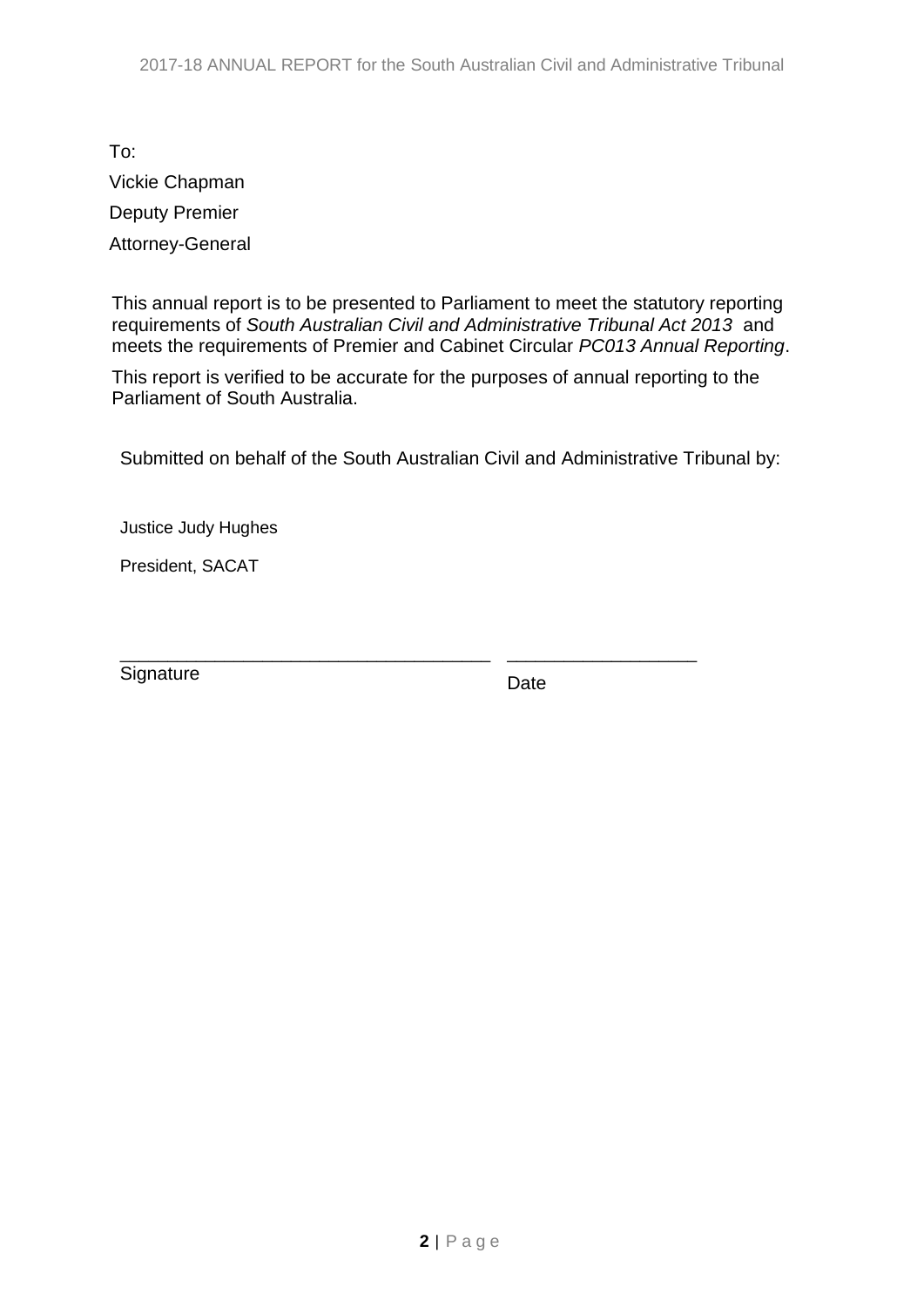# <span id="page-2-0"></span>**Contents**

| Section A: Reporting required under the Public Sector Act 2009, the Public<br>Sector Regulations 2010 and the Public Finance and Audit Act 1987 4 |  |
|---------------------------------------------------------------------------------------------------------------------------------------------------|--|
|                                                                                                                                                   |  |
|                                                                                                                                                   |  |
| Key strategies and their relationship to SA Government objectives  4                                                                              |  |
| Agency programs and initiatives and their effectiveness and efficiency  5                                                                         |  |
|                                                                                                                                                   |  |
|                                                                                                                                                   |  |
| Other agencies related to this agency (within the Minister's area/s of responsibility)  6                                                         |  |
|                                                                                                                                                   |  |
|                                                                                                                                                   |  |
| Work health, safety and return to work programs of the agency and their effectiveness  7                                                          |  |
|                                                                                                                                                   |  |
|                                                                                                                                                   |  |
|                                                                                                                                                   |  |
|                                                                                                                                                   |  |
|                                                                                                                                                   |  |
|                                                                                                                                                   |  |
|                                                                                                                                                   |  |
|                                                                                                                                                   |  |
|                                                                                                                                                   |  |
| Other information requested by the Minister(s) or other significant issues affecting the                                                          |  |
| Section B: Reporting required under any other act or regulation  13                                                                               |  |
| South Australian Civil and Administrative Tribunal Regulations 2015  13                                                                           |  |
| Section C: Reporting of public complaints as requested by the Ombudsman. 14                                                                       |  |
|                                                                                                                                                   |  |
|                                                                                                                                                   |  |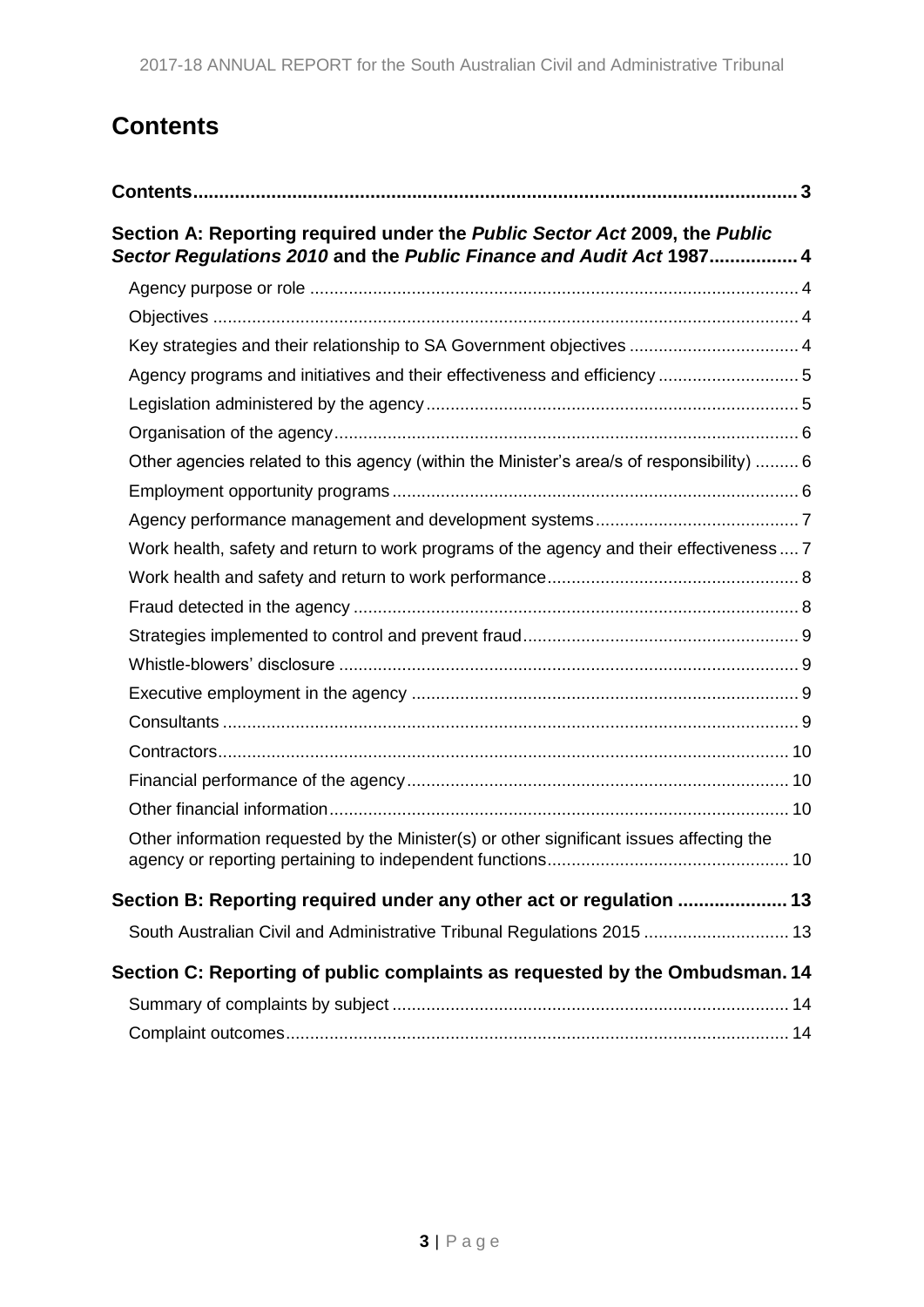# <span id="page-3-0"></span>**Section A: Reporting required under the** *Public Sector Act* **2009, the** *Public Sector Regulations 2010* **and the** *Public Finance and Audit Act* **1987**

#### <span id="page-3-1"></span>**Agency purpose or role**

SACAT is a state Tribunal that helps people in South Australia to resolve matters within civil and administrative law, either through agreement at a conference or mediation, or through a decision at a hearing. SACAT also conducts reviews of Government decisions.

SACAT strives to be accessible and responsive to user needs, and deals with cases in a range of areas (or jurisdictions), such as residential tenancies, mental health, guardianship & administration and a wide range of administrative decisions made by other areas of Government. SACAT is an independent statutory authority that operates across the state of South Australia and is a key part of the state justice system.

#### <span id="page-3-2"></span>**Objectives**

- In the exercise of its jurisdiction, to promote the best principles of public administration
- To be accessible by being easy to find and easy to access, and to be responsive to parties, especially people with special needs
- To ensure that applications are processed and resolved as quickly as possible while achieving a just outcome
- To keep costs to parties involved to a minimum insofar as is just and appropriate
- To use straightforward language and procedures
- To act with as little formality and technicality as possible
- To be flexible in the way in which the Tribunal conducts its business
- In relation to the above objectives, to consult and engage with appropriate agencies and organisations

#### <span id="page-3-3"></span>**Key strategies and their relationship to SA Government objectives**

| <b>Key strategy</b>                                                                       | <b>SA Government objective</b>                                  |
|-------------------------------------------------------------------------------------------|-----------------------------------------------------------------|
| Refine and embed performance indicators<br>for key Tribunal outcomes                      | Improve accountability and measure service<br>provision levels. |
| Introduce improved payment and other<br>functionality into the case management<br>system. | Provide efficiencies for the community who<br>use our service.  |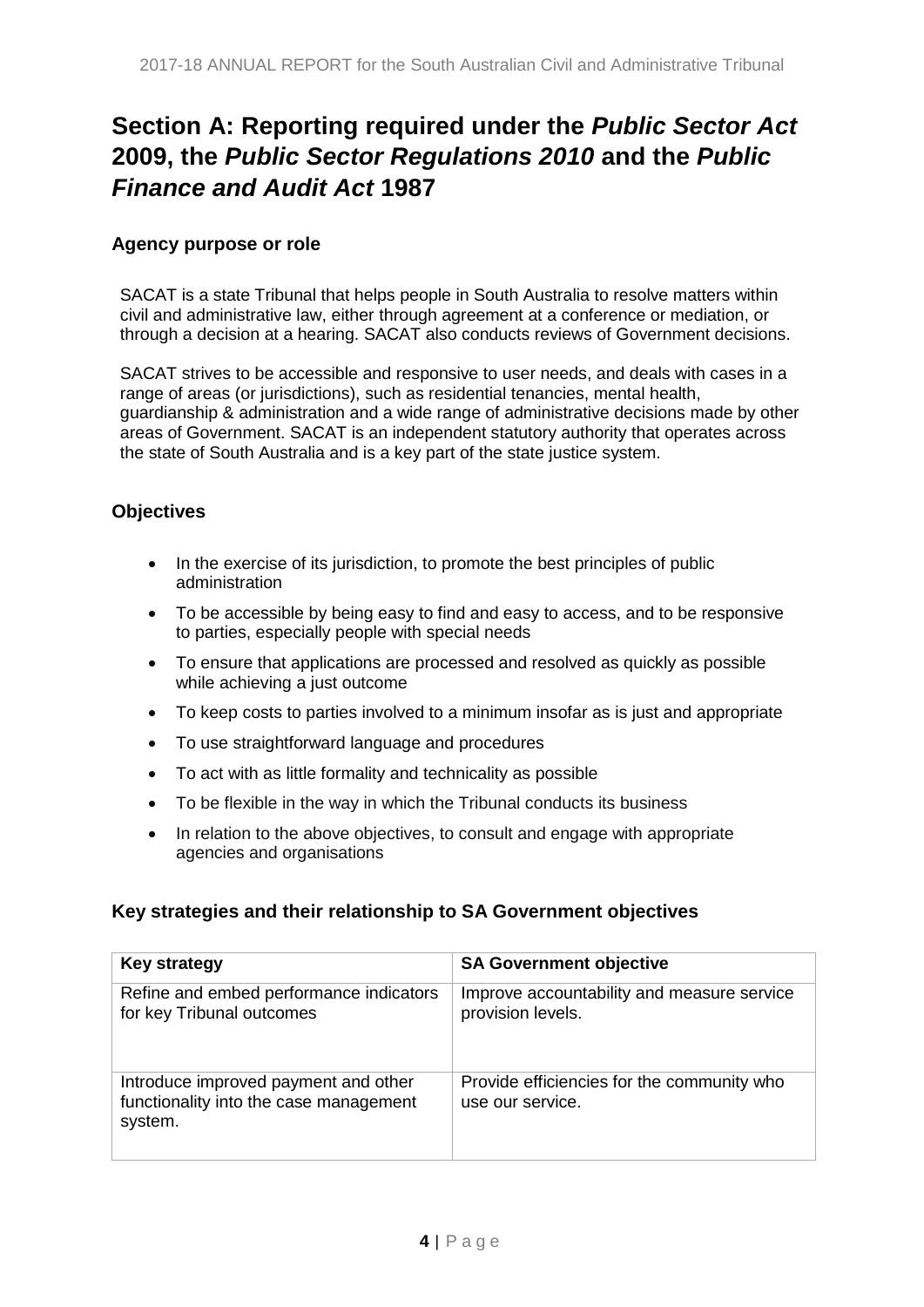| <b>Key strategy</b>                                              | <b>SA Government objective</b>           |
|------------------------------------------------------------------|------------------------------------------|
| Prepare for and implement new<br>jurisdictions assigned to SACAT | Increase the range of services provided. |

# <span id="page-4-0"></span>**Agency programs and initiatives and their effectiveness and efficiency**

| Program name                                          | <b>Indicators of</b><br>performance/effectiveness/efficiency                                                                                                                                                                                                                                                                     | <b>Outcome for South</b><br><b>Australia</b>                                                                                                                                                                 |
|-------------------------------------------------------|----------------------------------------------------------------------------------------------------------------------------------------------------------------------------------------------------------------------------------------------------------------------------------------------------------------------------------|--------------------------------------------------------------------------------------------------------------------------------------------------------------------------------------------------------------|
| <b>Alternative Dispute</b><br><b>Resolution (ADR)</b> | Percentage of matters referred to<br>alternative dispute resolution processes<br>that are resolved without the need for a<br>hearing was 83%. (The generally<br>accepted target nationally in similar<br>organisations is 65%)                                                                                                   | A high resolution rate<br>through timely, flexible<br>and informal ADR<br>processes serves the<br>public well.<br>Participants are<br>assisted in resolving<br>disputes by reaching<br>their own agreements. |
| Housing and Civil<br><b>Matters</b>                   | Percentage of vacant possession<br>applications to be listed within 3 weeks<br>of receipt of a completed application was<br>95% against a target of 90%.<br>Percentage of applications for review<br>under the SA Housing Trust Act 1995<br>finalised without the need for a full<br>hearing was 79% against a target of<br>75%. | This assists landlords<br>and tenants by<br>providing them with<br>quick access to justice.                                                                                                                  |
| Guardianship and<br>Administration<br><b>Matters</b>  | Percentage of completed applications<br>for a Guardianship and/or Administration<br>Order heard and determined within 30<br>days was 75% against a target of 75%.                                                                                                                                                                | Hearing and finalising<br>matters about<br>Guardianship and/or<br>Administration in a<br>timely manner protects<br>vulnerable members of<br>our community                                                    |

# <span id="page-4-1"></span>**Legislation administered by the agency**

<span id="page-4-2"></span>*South Australian Civil and Administrative Tribunal Act 2013*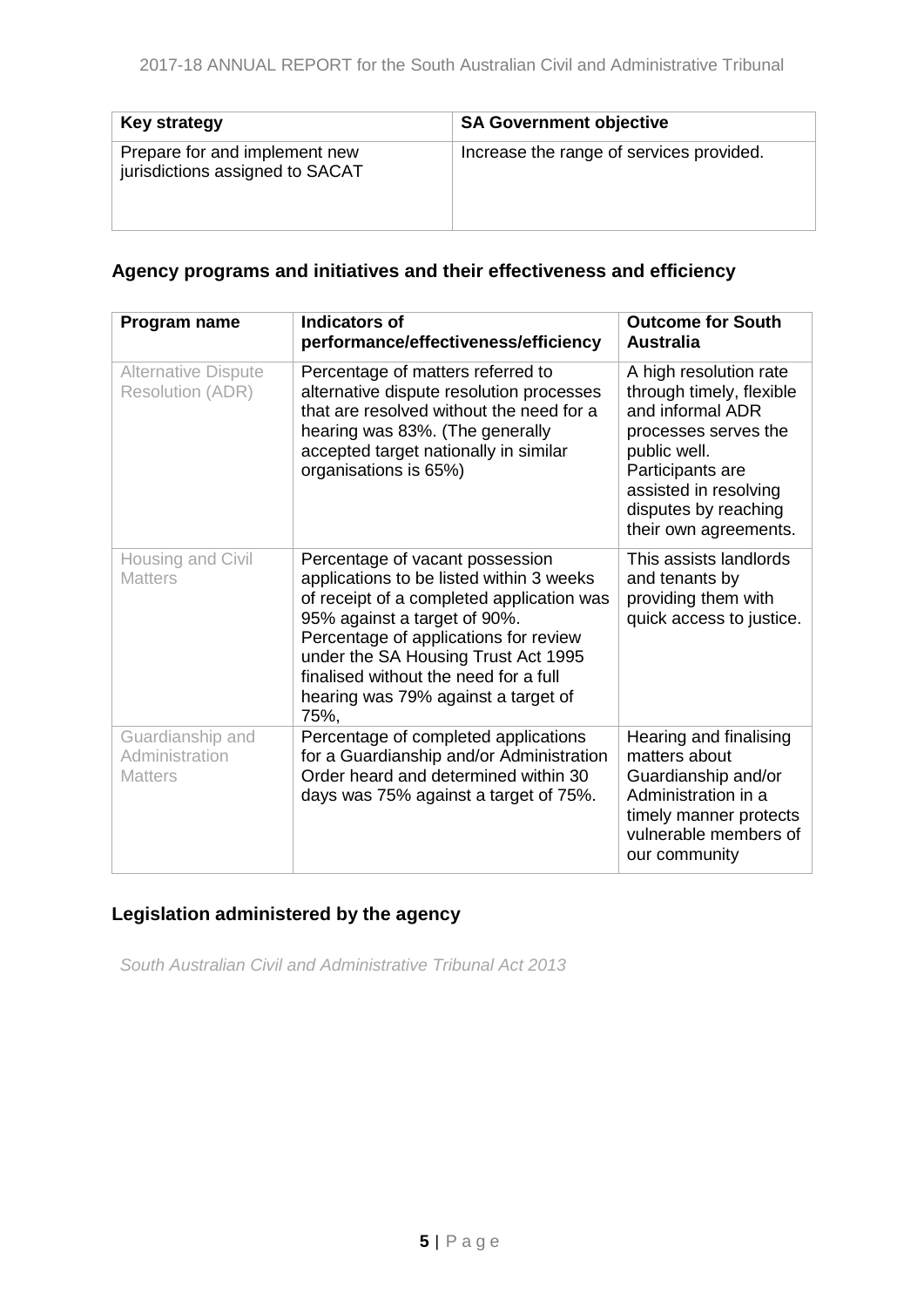## **Organisation of the agency**

SACAT is headed by a President, Justice Judy Hughes, who is a Supreme Court judge. The SACAT registry is led by the Principal Registrar, Ms Clare Byrt, who assists the President in the administration of the Tribunal and its day to day business. The Tribunal's alternative dispute resolution and hearing work is performed by members and statutory officers who are either sessional or salaried. A full list of members is provided at Attachment 1.

SACAT is organised into three streams to manage the range of matters handled by the Tribunal:

Housing & Civil Stream

Community Stream

Administrative & Disciplinary Stream

In addition there is a corporate services area which supports the Tribunal through provision of financial, systems and administrative support.

SACAT's organisational chart is availabl[e here](http://www.sacat.sa.gov.au/upload/SHORT%20ORG%20May%202020.pdf)

#### <span id="page-5-0"></span>**Other agencies related to this agency (within the Minister's area/s of responsibility)**

N/A

#### <span id="page-5-1"></span>**Employment opportunity programs**

| Program name                  | <b>Result of the program</b> |
|-------------------------------|------------------------------|
| Refer to AGD Annual<br>Report |                              |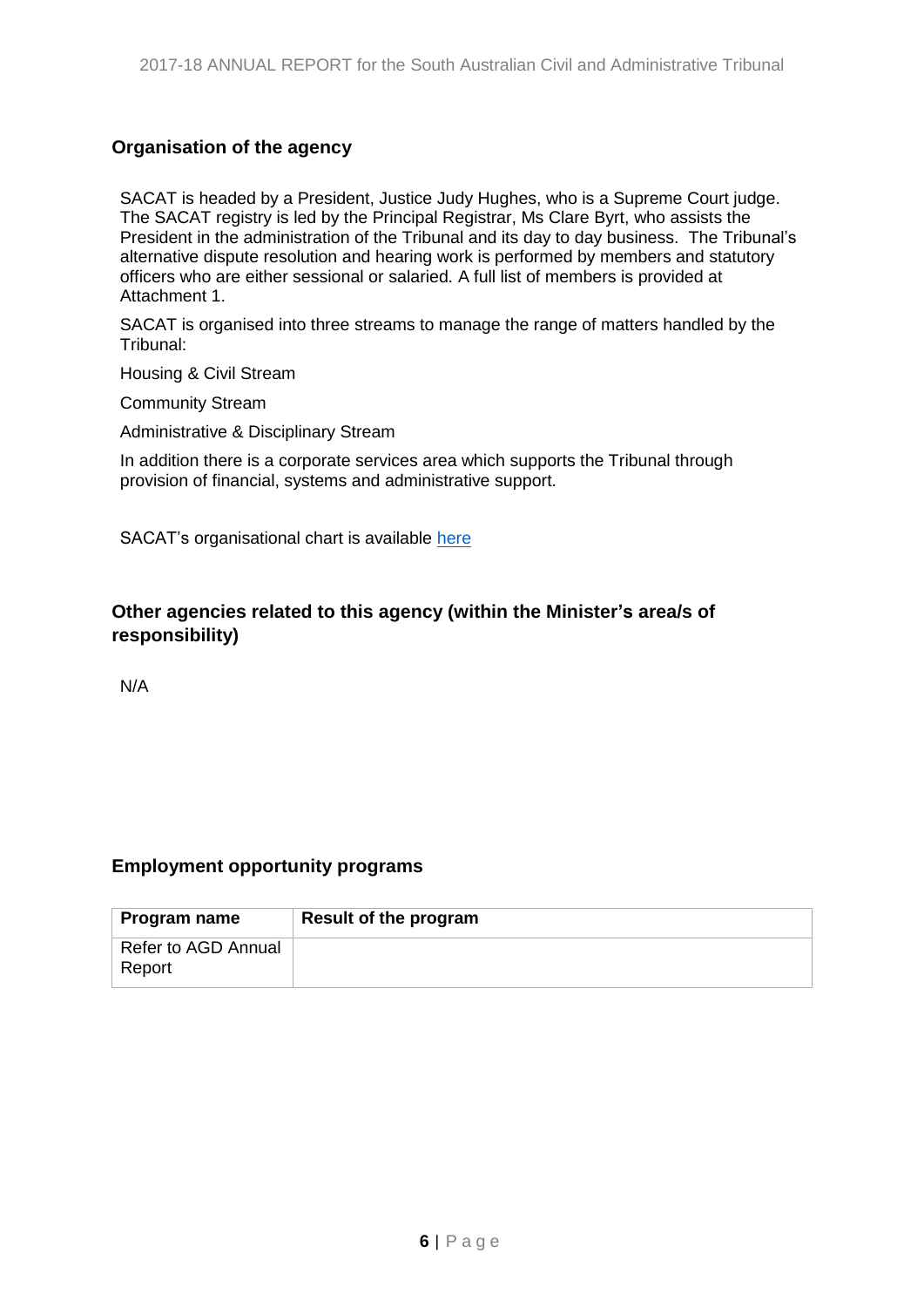# <span id="page-6-0"></span>**Agency performance management and development systems**

| <b>Performance management</b><br>and development system | Assessment of effectiveness and efficiency |
|---------------------------------------------------------|--------------------------------------------|
| Refer to AGD Annual Report                              |                                            |

## <span id="page-6-1"></span>**Work health, safety and return to work programs of the agency and their effectiveness**

| Program name and<br>brief description | ∣ Effectiveness |
|---------------------------------------|-----------------|
| Refer to AGD<br><b>Annual Report</b>  |                 |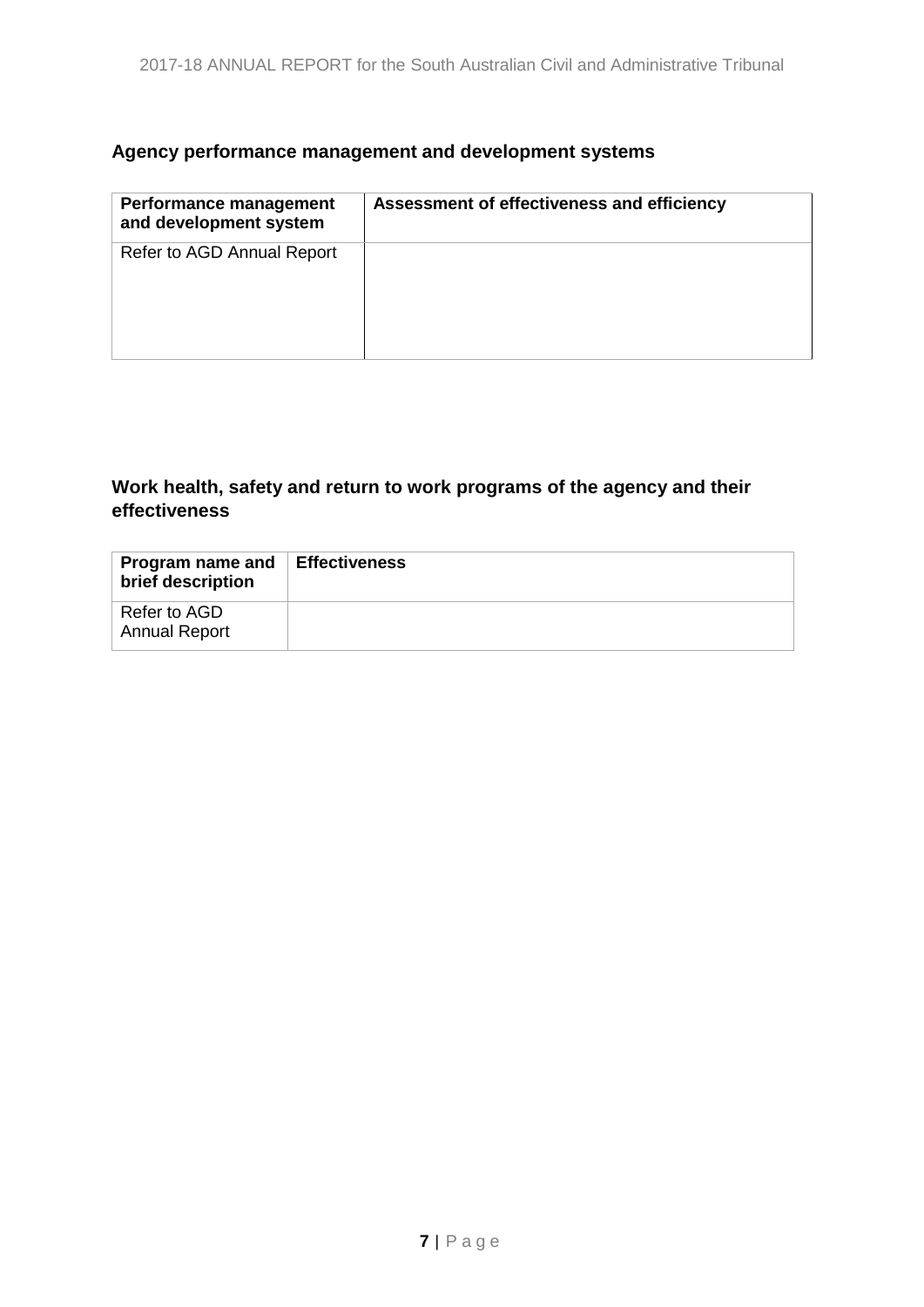## <span id="page-7-0"></span>**Work health and safety and return to work performance**

|                                                                                                                      | 2017-18                                                                    | 2016-17 | % Change<br>$(+ / -)$ |  |
|----------------------------------------------------------------------------------------------------------------------|----------------------------------------------------------------------------|---------|-----------------------|--|
| <b>Report</b>                                                                                                        | Workplace injury claims - Data for SACAT is included within the AGD Annual |         |                       |  |
| Total new workplace injury claims                                                                                    |                                                                            |         |                       |  |
| <b>Fatalities</b>                                                                                                    |                                                                            |         |                       |  |
| Seriously injured workers*                                                                                           |                                                                            |         |                       |  |
| Significant injuries (where lost time exceeds a<br>working week, expressed as frequency rate per<br>1000 FTE)        |                                                                            |         |                       |  |
| Work health and safety regulation- Data for SACAT is included within the AGD<br><b>Annual Report</b>                 |                                                                            |         |                       |  |
| Number of notifiable incidents (WHS Act 2012,<br>Part 3)                                                             |                                                                            |         |                       |  |
| Number of provisional improvement, improvement<br>and prohibition notices (WHS Act 2012 Sections<br>90, 191 and 195) |                                                                            |         |                       |  |
| Return to work costs**- Data for SACAT is included within the AGD Annual Report                                      |                                                                            |         |                       |  |
| Total gross workers compensation expenditure (\$)                                                                    |                                                                            |         |                       |  |
| Income support payments $-$ gross $(\$)$                                                                             |                                                                            |         |                       |  |

\*number of claimants assessed during the reporting period as having a whole person impairment of 30% or more under the *Return to Work Act 2014 (Part 2 Division 5)* \*\*before third party recovery

# <span id="page-7-1"></span>**Fraud detected in the agency**

| <b>Category/nature of fraud</b> | Number of instances |
|---------------------------------|---------------------|
| Refer to AGD Annual Report      |                     |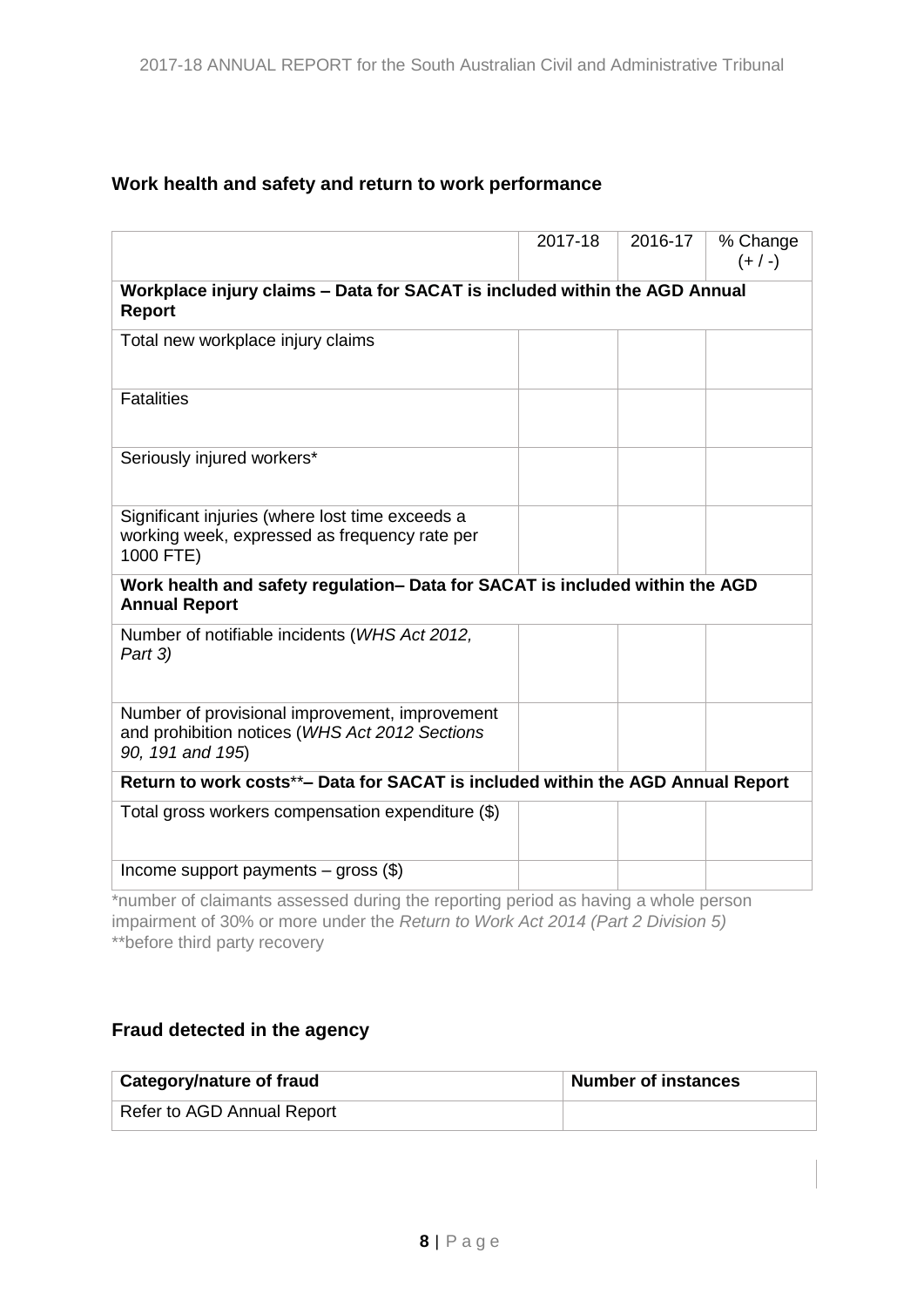#### <span id="page-8-0"></span>**Strategies implemented to control and prevent fraud**

Refer to AGD Annual Report

#### <span id="page-8-1"></span>**Whistle-blowers' disclosure**

Number of occasions on which public interest information has been disclosed to a responsible officer of the agency under the *Whistle-blowers' Protection Act 1993*

Refer to AGD Annual Report

#### <span id="page-8-2"></span>**Executive employment in the agency**

| <b>Executive classification</b>                                                                                                            | <b>Number of executives</b> |
|--------------------------------------------------------------------------------------------------------------------------------------------|-----------------------------|
| See AGD Annual Report for details. SACAT executive<br>equivalents are statutory appointees and included in the<br><b>AGD Annual Report</b> |                             |
|                                                                                                                                            |                             |

The [Office of the Commissioner of Public Sector Employment](https://publicsector.sa.gov.au/) has a [data dashboard](https://www.publicsector.sa.gov.au/about/Our-Work/Reporting) for further information on the breakdown of executive gender, salary and tenure by agency.

#### <span id="page-8-3"></span>**Consultants**

The following is a summary of external consultants that have been engaged by the agency, the nature of work undertaken and the total cost of the work undertaken.

| Consultancies below \$10,000 each |  |  |  |
|-----------------------------------|--|--|--|
| See AGD Annual Report.            |  |  |  |
|                                   |  |  |  |
| Consultancies above \$10,000 each |  |  |  |
| See AGD Annual Report.            |  |  |  |
|                                   |  |  |  |
| <b>Total all consultancies</b>    |  |  |  |

See also the Consolidated Financial Report of the Department of Treasury and Finance <http://treasury.sa.gov.au/>for total value of consultancy contracts across the SA Public Sector.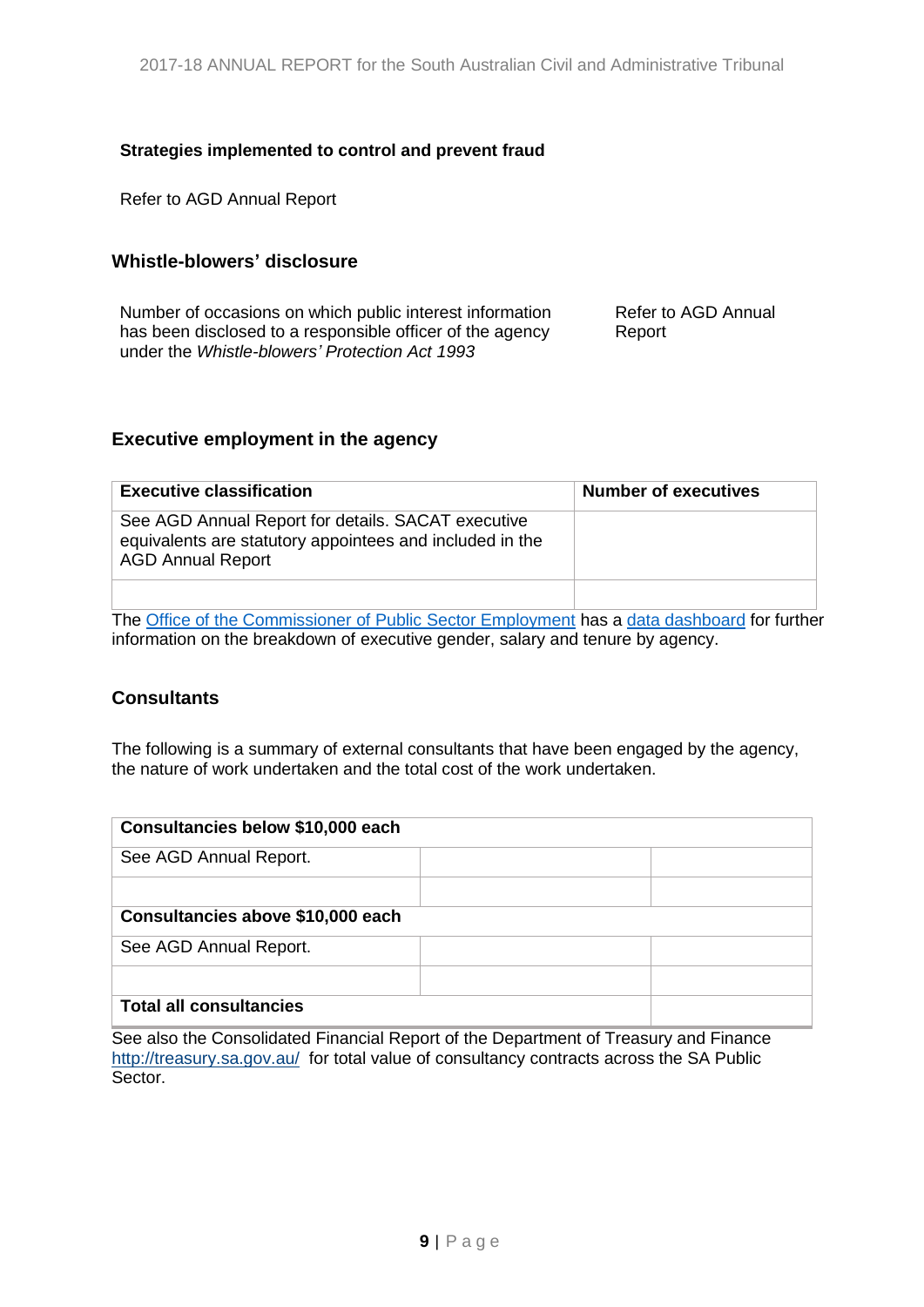#### <span id="page-9-0"></span>**Contractors**

The following is a summary of external contractors that have been engaged by the agency, the nature of work undertaken and the total cost of the work undertaken.

| <b>Contractor</b>      | <b>Purpose</b> | Value |
|------------------------|----------------|-------|
| See AGD Annual Report. |                |       |

The details of all South Australian Government-awarded contracts for goods, services, and works are displayed on the SA Tenders and Contracts website [here.](https://www.tenders.sa.gov.au/tenders/contract/list.do?action=contract-view)

The website also provides details of Across government contracts [here.](https://www.tenders.sa.gov.au/tenders/contract/list.do?action=across-gov-contract-view)

#### <span id="page-9-1"></span>**Financial performance of the agency**

Data on financial performance of SACAT is included in the AGD Annual Report.

#### <span id="page-9-2"></span>**Other financial information**

See AGD Annual Report.

#### <span id="page-9-3"></span>**Other information requested by the Minister(s) or other significant issues affecting the agency or reporting pertaining to independent functions**

#### **SACAT Expansion**

During its third full year of operation SACAT continued to grow and develop. The jurisdiction expanded to cover an additional diversity of review of government decision making. A decision was made to implement the conferral of jurisdiction under the *Statutes Amendment (SACAT No 2) Act 2017* in stages over 2017/18. The first stage commenced on 22 February 2018 and covered:

- · *Agricultural and Veterinary Products (Control of Use Act) 2002*
- · *Associations Incorporation Act 1985*
- · *Co-operatives National Law (South Australia) Act 2013*
- · *Environment Protection Act 1993*
- · *Petroleum and Geothermal Energy Act 2000*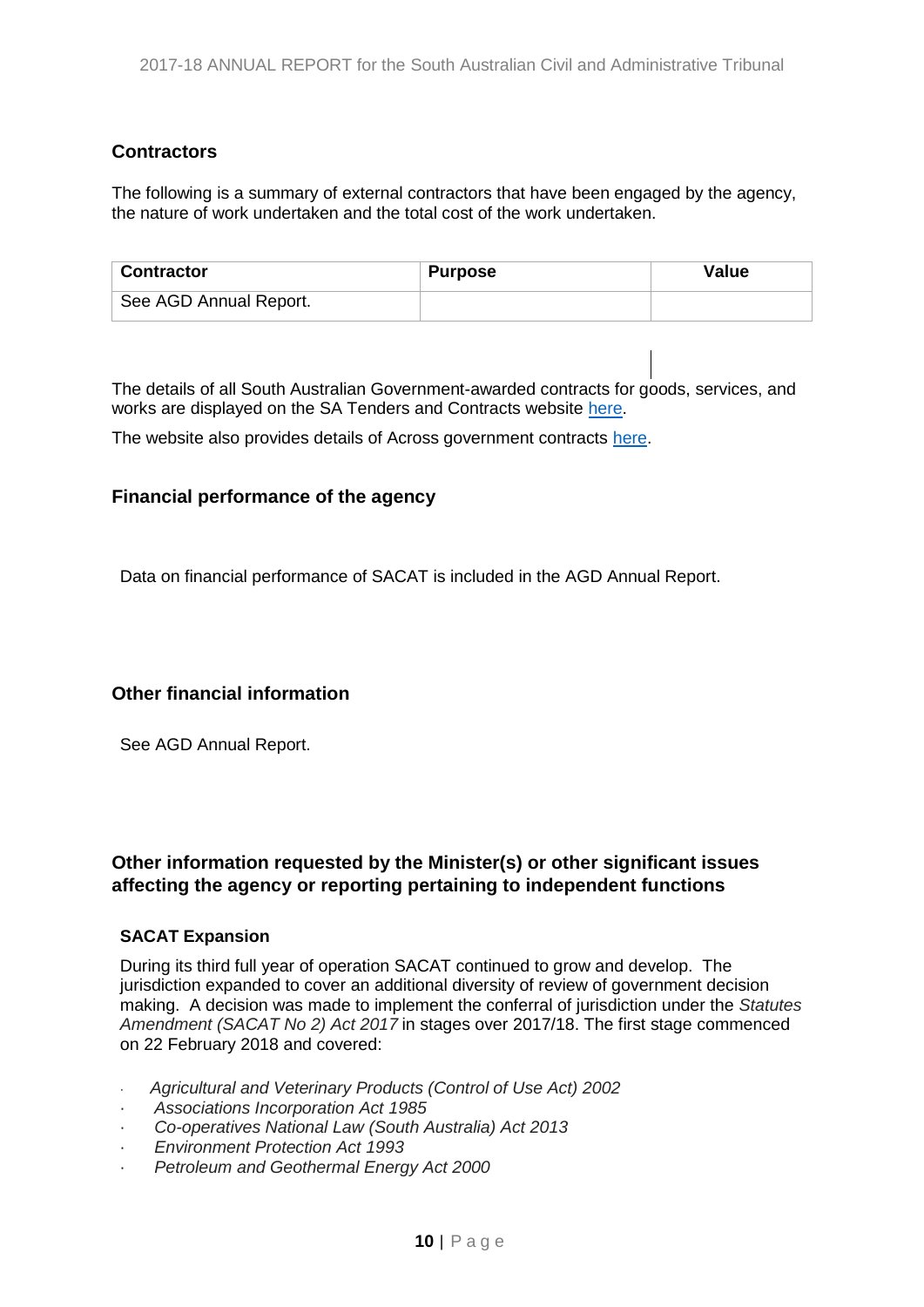- · *Petroleum Products Regulation Act 1995*
- · *Primary Industry Funding Schemes Act 1998.*

On 26 February 2018, SACAT was conferred a limited jurisdiction by the *Children and Young People (Safety) Act 2017.*

The next tranche of jurisdiction was due to be conferred on SACAT on 1 and 5 July 2018 with further expansion expected later in 2018.

#### **Independent Review of SACAT Operations (the Belby review)**

In April 2017 the State Government appointed retired Supreme Court Justice, the Hon. David Bleby QC to conduct an independent review into the operation of the South Australian Civil and Administrative Tribunal (SACAT). The Attorney-General tabled the review in Parliament on 26 September 2017 along with responses to the recommendations of the review.

Throughout 2017/18 SACAT focussed on the steady implementation of a significant number of recommendations of the Bleby review.

#### **Accommodation Colocation**

A principal recommendation of the review was the consolidation of SACAT to one location as one of the highest and most urgent priorities. Following discussions with the Attorney-General's Department and the allocation of budget for 2017-18, SACAT is now in a position to achieve this in 2018-19.

The primary benefit of SACAT being in one place is that it will enable SACAT to continue to develop into a unified single entity. Whilst the establishment of SACAT has been undertaken very successfully, the maintenance of two sites that house what have been to date the high volume streams has imposed some limitations. To maximise the things that the streams have in common and allow staff and Member mobility, one location is crucial.

As a result of tenancy changes at 100 Pirie Street, signed agreements were exchanged that have allowed SACAT to secure additional floor space for the co-location of all staff, members and volunteers. The extra space will provide for additional hearing rooms for current and new jurisdictions, functional workspaces, collaborative areas, quiet rooms, better amenities and breakout spaces for staff and members.

#### **Fee Waiver and Concession Policy**

A further significant recommendation of the Bleby review was for SACAT to conduct a comprehensive review of its fee waiver and concession policy. A new policy was proposed and consulted on in December 2017 and in March 2018. SACAT implemented the new Fee Waiver and Concession Policy on 1 May 2018.

The primary change entails introducing reduced fees for concession card holders. Those who currently have their fees waived entirely will now be entitled under the policy to have a reduction in their fee.

Full fee waiver will still be available, but only to those who qualify on a more rigorous means-tested application or qualify for an automatic waiver for full fee waiver supported by evidence.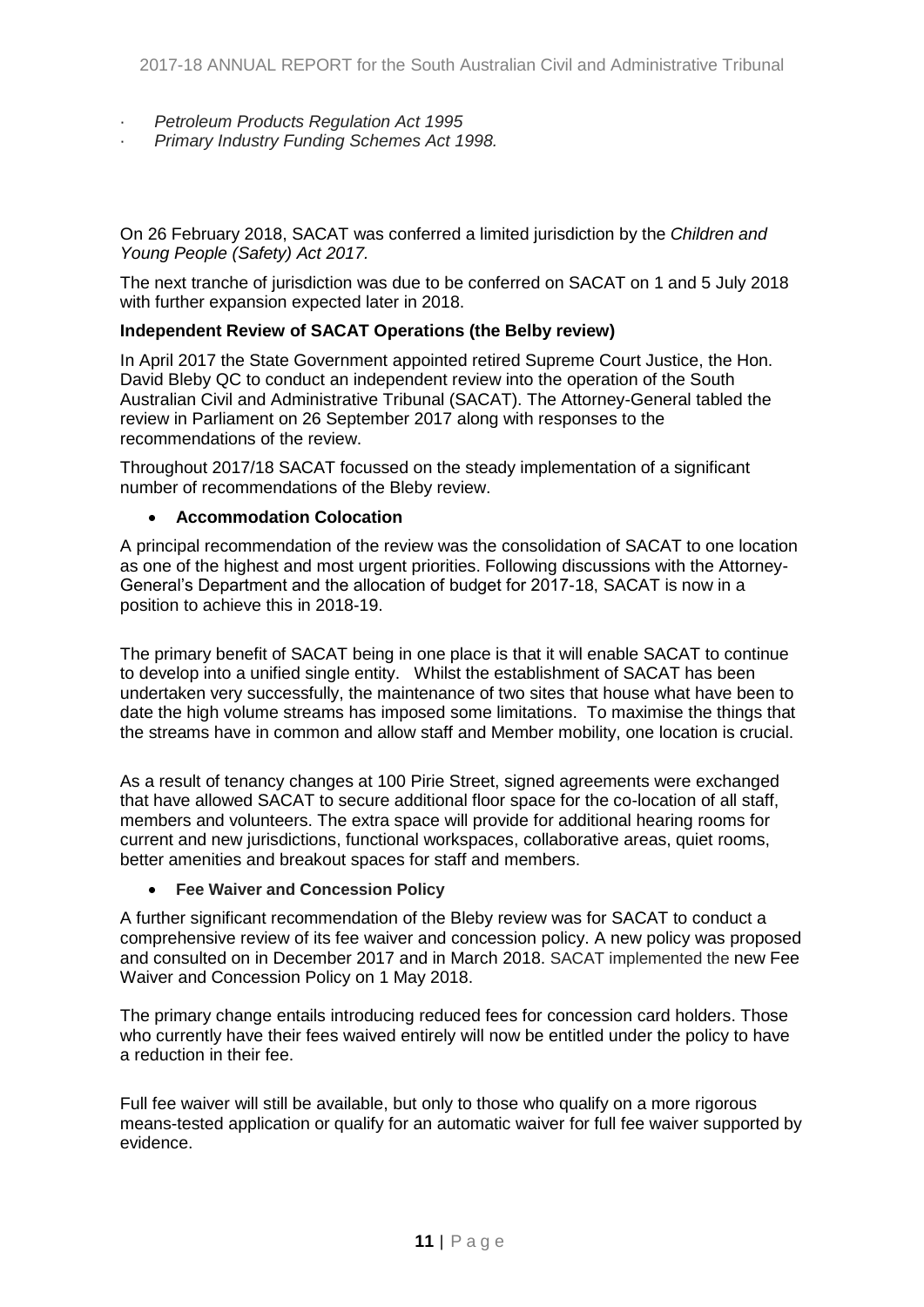Applications that were previously fee-free, based on subject-matter or class of applicant, remain so.

#### **Other recommendations**

A new audit procedure has been developed and approved for implementation for recentlyappointed members, requiring that (at a minimum) 5 orders and 3 hearings will be reviewed within the first year of appointment by an executive, presidential or experienced member. This will be one component of a comprehensive training and induction package for new members.

A member Training and Development Committee has been established under the leadership of the President and SACAT has committed to at least two full days training and development for all members each year.

SACAT has published 'our commitment to you' on the SACAT website setting out our undertakings to tribunal users. SACAT has also launched a website page 'Our Service' where performance data is published which is reviewed and refreshed ongoing.

There has been a focus on the continuous improvement of our suite of digital services although further work is planned for the coming year.

A comprehensive report of the implementation progress of all the Bleby review recommendations is available on the SACAT website.

#### **Significant SACAT decision relating to tenancies matters involving parties who are residents in different states**

On 5 June 2018, the Tribunal determined, in a case called Raschke v Firinauskas, that the Tribunal is not entitled to decide a case under the *Residential Tenancies Act 1995* between a landlord who was resident in Victoria and tenants who are resident in South Australia.

The Tribunal determined that it lacked the jurisdiction to hear and decide the case because the Tribunal is not a court and is not authorised to make decisions involving cases between residents of different states. This follows a decision of the High Court in Burns v Corbett in relation to the interpretation of a particular provision in the Australian Constitution.

The effect of the decision is that the Tribunal cannot decide any disputes between landlords and tenants under the *Residential Tenancies Act* where one party is an interstate resident. It does not set out whether the Tribunal can hear other sorts of applications and disputes between residents of different states under different laws.

The Government has now responded and introduced the *Statutes Amendment (SACAT Federal Diversity Jurisdiction) Bill 2018* in the House of Assembly on 7 June 2018. The Bill proposes to amend the *Magistrates Court Act 1991* and the *South Australian Civil and Administrative Tribunal Act 2013* so that the Magistrates Court is able to exercise all the powers and functions of SACAT in dealing with matters in which SACAT may be unable to because the matter involves an exercise of federal diversity jurisdiction. SACAT will be able to make orders transferring the matter to the Magistrates Court with no separate application or fee to the court required.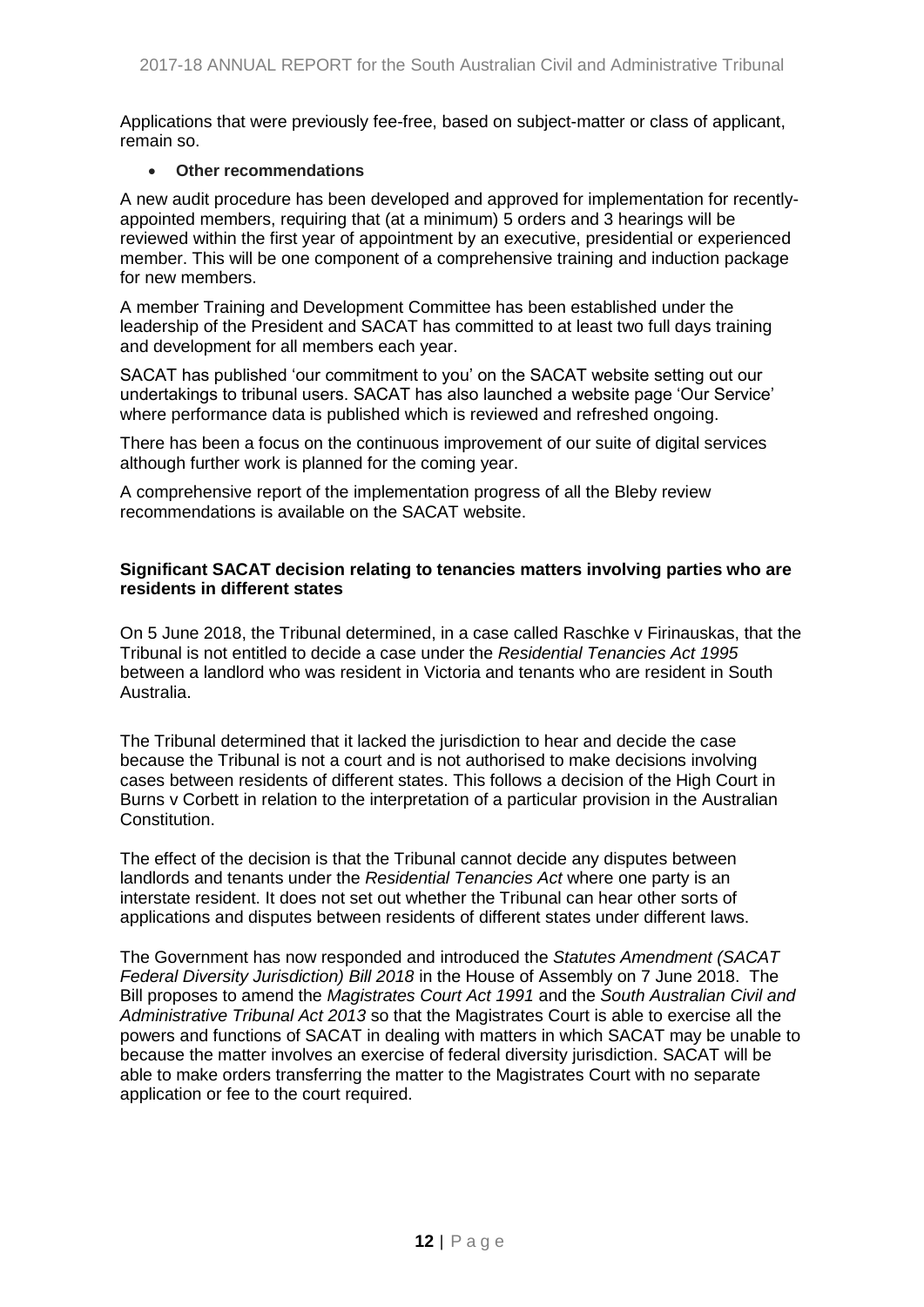# <span id="page-12-0"></span>**Section B: Reporting required under any other act or regulation**

#### **Name and date of act or regulation**

#### <span id="page-12-1"></span>**South Australian Civil and Administrative Tribunal Regulations 2015**

Section/regulation number and reporting requirement specified (extract straight from act or regulation – can be pasted.

## **12—Annual report**

Pursuant to section 92(3) of the Act, a report under section 92 of the Act must include the following particulars of all warrants issued by the Tribunal under the *[Guardianship and Administration Act](http://www.legislation.sa.gov.au/index.aspx?action=legref&type=act&legtitle=Guardianship%20and%20Administration%20Act%201993) 1993* during the financial year to which the report relates:

- (a) the number of warrants issued during the financial year  $-1$ ;
- (b) the status of the applicants for the warrants Guardian;
- (c) the age, sex and details of the mental incapacity of the persons to whom the warrants related – 93, female, advanced dementia of mixed aetiology (Alzheimers and Vascular) ;
- (d) the grounds on which the warrants were issued failure to comply with requirement of s69(1) of G & A Act (Direction to undergo assessment by suitably qualified health professional to assess mental capacity) and reasonable grounds that person has a mental incapacity
- (e) the action taken under the warrants: Warrant used to allow access to home but subject person not removed from premises and was examined following discussion with carer and assessed by geriatrician in her home.